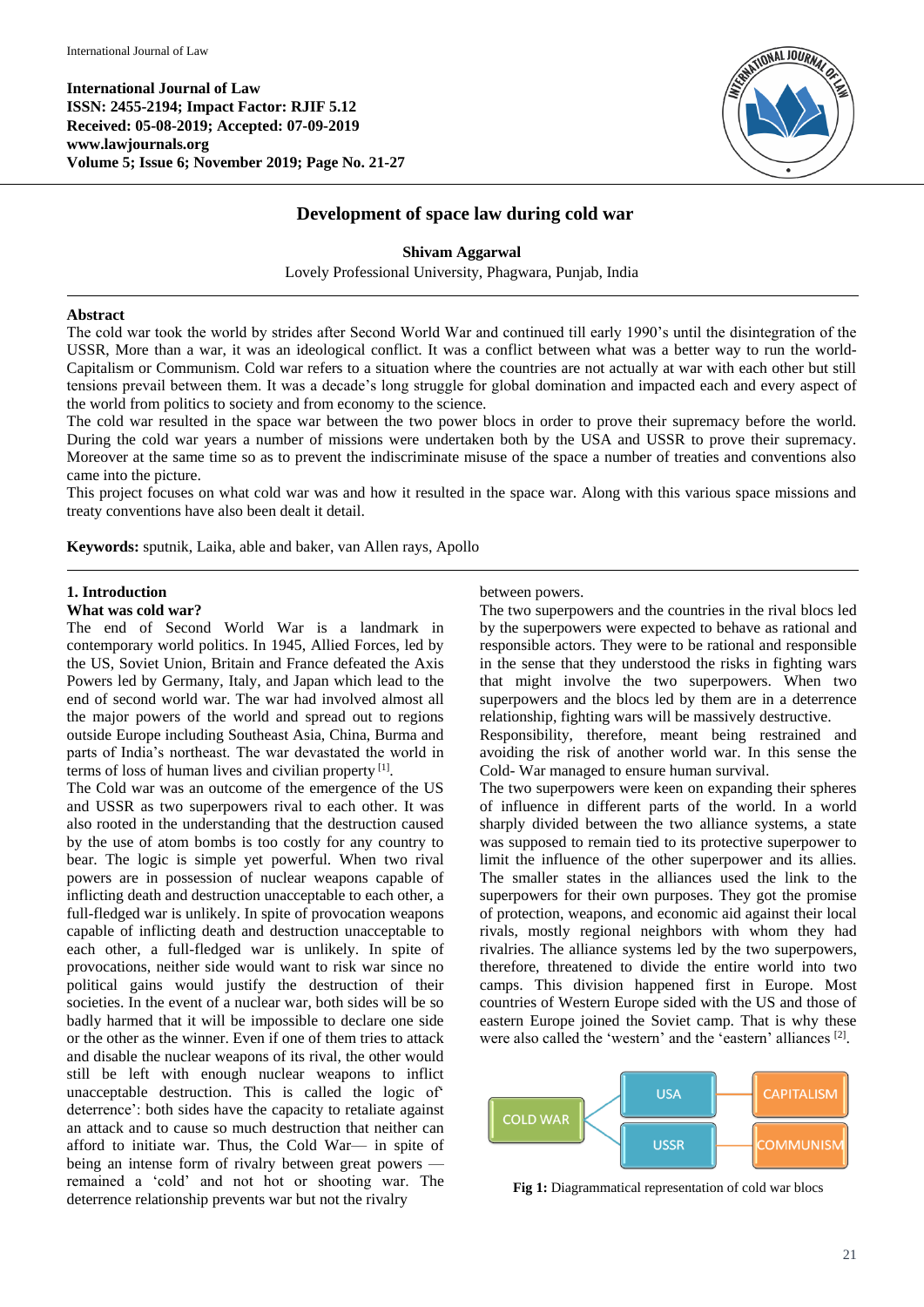#### **2. What is space law?**

Space law is an area of the law that encompasses national and international law governing activities in outer space. International lawyers have been unable to agree on a uniform definition of the term "outer space", although most lawyers agree that outer space generally begins at the lowest altitude above sea level at which objects can orbit around the sun much like the Earth. The inception of the field of space law began with the launch of the world's first artificial satellite by the Soviet Union in October 1957, Named Sputnik 1, the satellite was launched as part of the International Geophysical Year. Since that time, space law has evolved and assumed more importance as humankind has increasingly come to use and rely on space-based resources [3] .

#### **3. What was space race**

After World War II drew to a close in the mid-20th century, a new conflict began. Known as the Cold War, this battle pitted the world's two great powers–the democratic, capitalist United States and the communist Soviet Union– against each other. Beginning in the late 1950s, space would become another dramatic arena for this competition, as each side sought to prove the superiority of its technology, its military firepower and–by extension–its political-economic system [4].

The space race was a series of competitive technology demonstrations between the United States and the Soviet Union, aiming to show superiority in spaceflight. It was an outgrowth of the mid-20th-century Cold War, a tense global conflict that pitted the ideologies of capitalism and communism against one another, according to an online exhibit from the National Air and Space Museum<sup>[5]</sup>.

The opening salvo of the space race was the launch of the Soviet satellite Sputnik 1 on Oct. 4, 1957. The U.S. government had already been planning to launch its own artificial satellite, and members of the public were shocked when they saw that the Soviet Union, which had been devastated during World War II, was able to achieve this milestone first, NASA wrote on the 60th anniversary of the launch [6].

The Soviets followed up with another triumph less than a month later with the launch of Sputnik 2, which carried a dog named Laika. It wasn't until the next year, 1958, that the Americans had their first achievement in the space race, launching a satellite called Explorer 1. That same year, NASA was founded and publicly announced the creation of a program to send human passengers into space [7].

Still, for much of the first half of the space race, the Soviet Union was considered to be ahead. Its engineers accomplished many firsts, including the first mission to leave Earth orbit, Luna 1; the first probe to reach the moon, Luna 2; and the first spacecraft to head toward Venus, Venera, which stopped responding a week after its launch.

On April 12, 1961, the Soviets obtained another spectacular victory with the successful flight of Yuri Gagarin, the first person to fly in space. After returning to Earth, Gagarin was celebrated as an international hero. Gagarin beat the first American, Alan Shepard, into space by less than a month. Shepard's flight took place on May 5, 1961.

A major turning point in the space race occurred that same month, when U.S. President John F. Kennedy stood before legislators in Congress and announced that he had committed NASA to landing people on the moon before the

end of the decade. A few months later, at Rice University in Texas, Kennedy delivered his famous "Moon Speech," where he said, "We choose to go to the moon … in this decade and do the other things, not because they are easy, but because they are hard [8]."

Over the next few years, each side in the space race took several other firsts. The Americans achieved the first interplanetary flyby when Mariner 2 sped past Venus in 1962, followed by the first Mars flyby in 1965 with Mariner 4. The Soviets sent the first woman into space, Valentina Tereshkova, in 1963 (a feat that would take the U.S. 20 more years to achieve). Other nations launched their own rockets and satellites, including Canada in 1962, France in 1965, and Japan and China in 1970. But these countries' successes were mere sideshows in what came to be the main event of the space race: NASA's Apollo program. Following the achievements of the crewed Mercury and Gemini programs, NASA engineers embarked on a series of missions to place human footprints on the moon. NASA's successful Apollo program meant the U.S. was widely considered the winner of the space race [9].

Both USA and USSR launched several missions as a part of the ongoing space race. The following few sections discuss brief account of some of these missions.

#### **4. Missions launched BU ussr as a part of space race 4.1) Launching of sputnik 1**

Sputnik 1- the first artificial spacecraft was launched from Baikonur Cosmodrome at Tyuratam (370 km southwest of the small town of Baikonur) in Kazakhstan, then part of the former Soviet Union. The Russian word "Sputnik" means "companion" ("satellite" in the astronomical sense) [10].

In 1885 Konstantin Tsiolkovsky first described in his book, Dreams of Earth and Sky, how such a satellite could be launched into a low altitude orbit. It was the first in a series of four satellites as part of the Sputnik program of the former Soviet Union and was planned as a contribution to the International Geophysical Year (1957-1958)<sup>[11]</sup>. Three of these satellites (Sputnik 1, 2, and 3) reached Earth orbit.

The Sputnik 1 satellite was a 58.0 cm-diameter aluminum sphere that carried four whip-like antennas that were 2.4-2.9 m long. The antennas looked like long "whiskers" pointing to one side. The spacecraft obtained data pertaining to the density of the upper layers of the atmosphere and the propagation of radio signals in the ionosphere. The instruments and electric power sources were housed in a sealed capsule and included transmitters operated at 20.005 and 40.002 MHz , the emissions taking place in alternating groups of 0.3 s in duration. The downlink telemetry included data on temperatures inside and on the surface of the sphere.

The satellite transmitters operated for three weeks, until the on-board chemical batteries failed, and were monitored with intense interest around the world. The orbit of the then inactive satellite was later observed optically to decay 92 days after launch (January 4, 1958) after having completed about 1400 orbits of the Earth over a cumulative distance traveled of 70 million kilometers. The orbital apogee declined from 947 km after launch to 600 km by Dec. 9th.

The Sputnik 1 rocket booster also reached Earth orbit and was visible from the ground at night as a first magnitude object, while the small but highly polished sphere, barely visible at sixth magnitude, was more difficult to follow optically. Several replicas of the Sputnik 1 satellite can be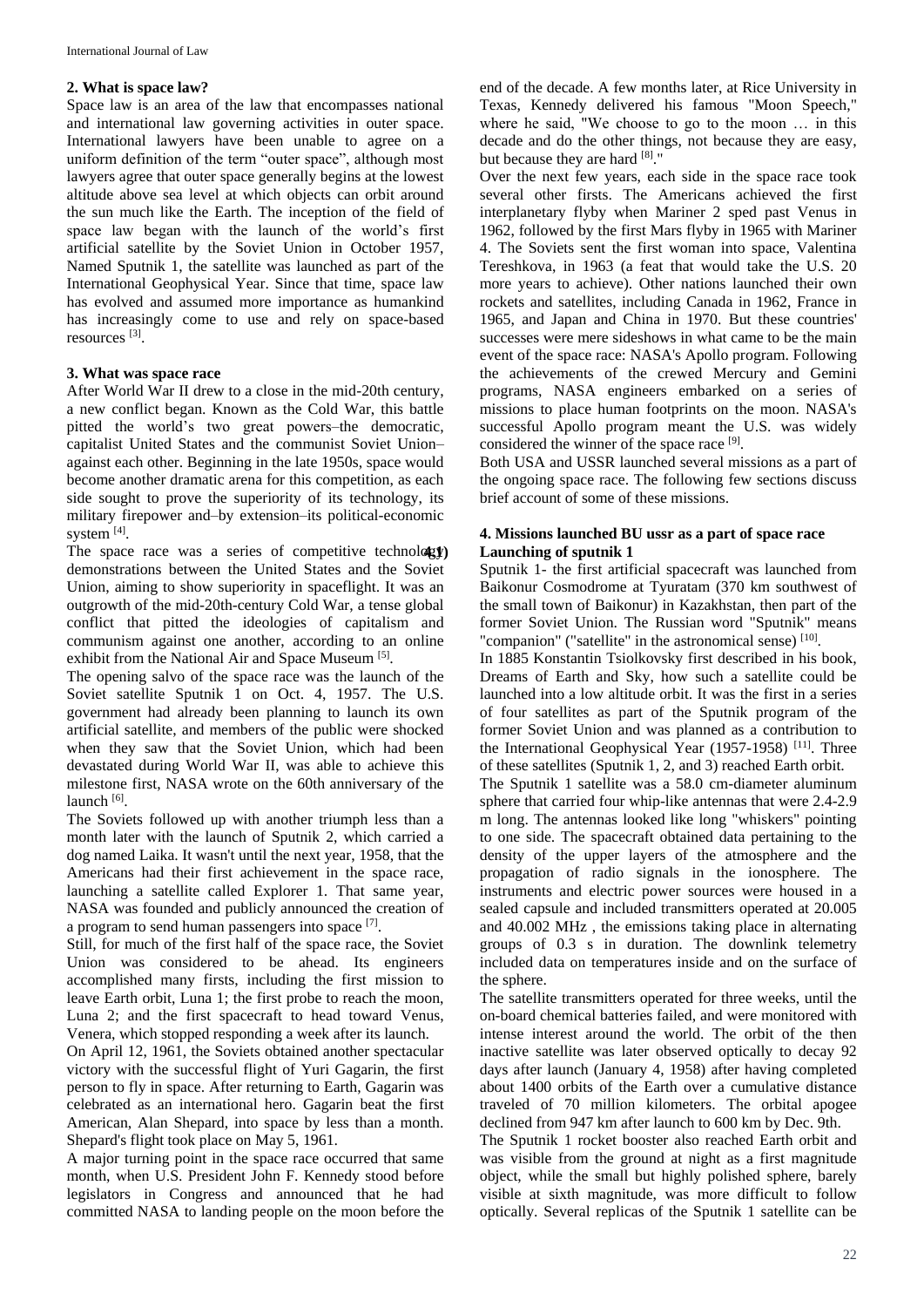seen at museums in Russia and another is on display in  $422$ Smithsonian National Air and Space Museum in Washington, D.C

### **4.2 Laika the first living creature in the outer space**

Laika a stray mongrel from the streets of Moscow became one of the first animals in space. In addition to this she became the first animals to orbit the earth. She was launched into the outer space as an occupant of Sputnik 2 on November 3rd,1957.

It was much more than evident that Laika would not return alive back to the earth as at that time the scientists and researchers had no knowledge abou how to de-orbit space craft and also on the impact of space flight on living creatures.

One of the technicians preparing the capsule before final liftoff stated that "after placing Laika in the container and before closing the hatch, we kissed her nose and wished her bon voyage, knowing that she would not survive the flight [12] .

Some scientists believed humans would be unable to survive the launch or the conditions of outer space, so engineers viewed flights by animals as a necessary precursor to human missions [13].

Laika died within a few hours from hyperthermia, which is believed to be caused by a failure of the central R-7 sustainer to separate from the payload.

On 11 April 2008, Russian officials unveiled a monument to Laika. A small monument in her honour was built near the military research facility in Moscow that prepared Laika's flight to space. It portrayed a dog standing on top of a rocket. She also appears on the Monument to the Conquerors of Space in Moscow.

# **4.3 Yurı Gagarın : The Space Hero**

Yuri Gagarin, in full Yuri Alekseyevich Gagarin, was born on March 9, 1934, near Gzhatsk, Russia, U.S.S.R. Her was a Soviet cosmonaut who in 1961 became the first man to travel into space. The US launched American citizen Alan Shepard into space less than a month later on 5 May 1961 [15] .

The son of a carpenter on a collective farm, Gagarin graduated as a molder from a trade school near Moscow in 1951. He continued his studies at the industrial college at Saratov and concurrently took a course in flying. On completing this course, he entered the Soviet Air Force cadet school at Orenburg, from which he graduated in 1957 <sup>[16]</sup>. Gagarin's 4<sup>3</sup>/<sub>4</sub>-ton Vostok 1 spacecraft was launched at 9:07 am Moscow time on April 12, 1961, orbited Earth once in 1 hour 29 minutes at a maximum altitude of 187 miles (301 km), and landed at 10:55 am in the Soviet Union. His spaceflight brought him immediate worldwide fame. He was awarded the Order of Lenin and given the titles of Hero of the Soviet Union and Pilot Cosmonaut of the Soviet Union. Monuments were raised to him, and streets were renamed in his honour across the Soviet Union.

Gagarin never went into space again but took an active part in training other cosmonauts. He made several tours to other nations following his historic flight, and from 1962 he served as a deputy to the Supreme Soviet. Gagarin was killed with another pilot in the crash of a two-seat jet aircraft while on what was described as a routine training flight. His ashes were placed in a niche in the Kremlin wall. After his death in 1968 the town of Gzhatsk was renamed Gagarin.

# **4.2) 4.4 Valentina Tereshkova: The First Woman Cosmonaut In The Space**

Valentina Tereshkova, in full Valentina Vladimirovna Tereshkova, (born March 6, 1937, Maslennikovo, Russia, U.S.S.R.), Soviet cosmonaut, the first woman to travel into space [18].

On June 16, 1963, she was launched in the spacecraft Vostok 6, which completed 48 orbits in 71 hours. In space at the same time was Valery F. Bykovsky, who had been launched two days earlier in Vostok 5; both landed on June 19 [19] .

Although she had no pilot training, Tereshkova was an accomplished amateur parachutist and on this basis was accepted for the cosmonaut program when she volunteered in 1961<sup>[20]</sup>.

She left the program just after her flight, and on November 3, 1963, she married Andriyan G. Nikolayev, another cosmonaut. Tereshkova was named a Hero of the Soviet Union and was twice awarded the Order of Lenin<sup>[21]</sup>.

# **4.5 Alexie leonov and space walk**

Alexie Leonov was born inListvyanka, West Siberian Krai, then Soviet Union. He was selected to be part of the first cosmonaut group in 1960.His walk in space was originally to have taken place on the Voskhod 1 mission, but this was cancelled, and the historic event happened on the Voskhod 2 flight instead [22].

He was outside the spacecraft for 12 minutes and nine seconds on 18 March 1965, connected to the craft by a 5.35 metre (17.6 ft) tether. At the end of the spacewalk, Leonov's spacesuit had inflated in the vacuum of space to the point where he could not re-enter the airlock. He opened a valve to allow some of the suit's pressure to bleed off and was barely able to get back inside the capsule  $[23]$ . Leonov had spent eighteen months undergoing intensive weightlessness training for the mission. Leonov is the last survivor of the five cosmonauts in the Voskhod programme [24].

# **5. Missions undertaken by usa as a part of space race 5.1 Explporer 1 and van alllen rays**

On October 4, 1957, the Soviet Union secretly fired Sputnik 1 into space, making it the world's first artificial satellite. Circling the globe at nearly 18,000 miles per hour (29,000 kilometers per hour), the beach-ball-sized, 190-pound orb took about 90 minutes to orbit the Earth. On the ground, however, citizens of the United States were temporarily frozen <sup>[25]</sup>. "Now we have a Soviet object flying overhead. And it was clear that they could build a missile now that would reach the United States," said Don Gurnett, a physics professor at the University of Iowa who has been intimately involved with space probes ranging from Voyager to Cassini. "And so there was this huge inferiority complex that had developed in the United States- we were behind [26]. In 1958 The U.S. announced the successful launch of Explorer 1 at the National Academy of Sciences in Washington. Explorer 1 continued to transmit data while orbiting Earth for about four months, but eventually its batteries gave out, causing it to stop operating on May 23, 1958. Though the satellite was essentially dead, it continued to circle the globe for almost twelve more years, completing over 58,000 orbits. Explorer 1 burned up upon re-entry to Earth's atmosphere on March 31, 1970<sup>[27]</sup>.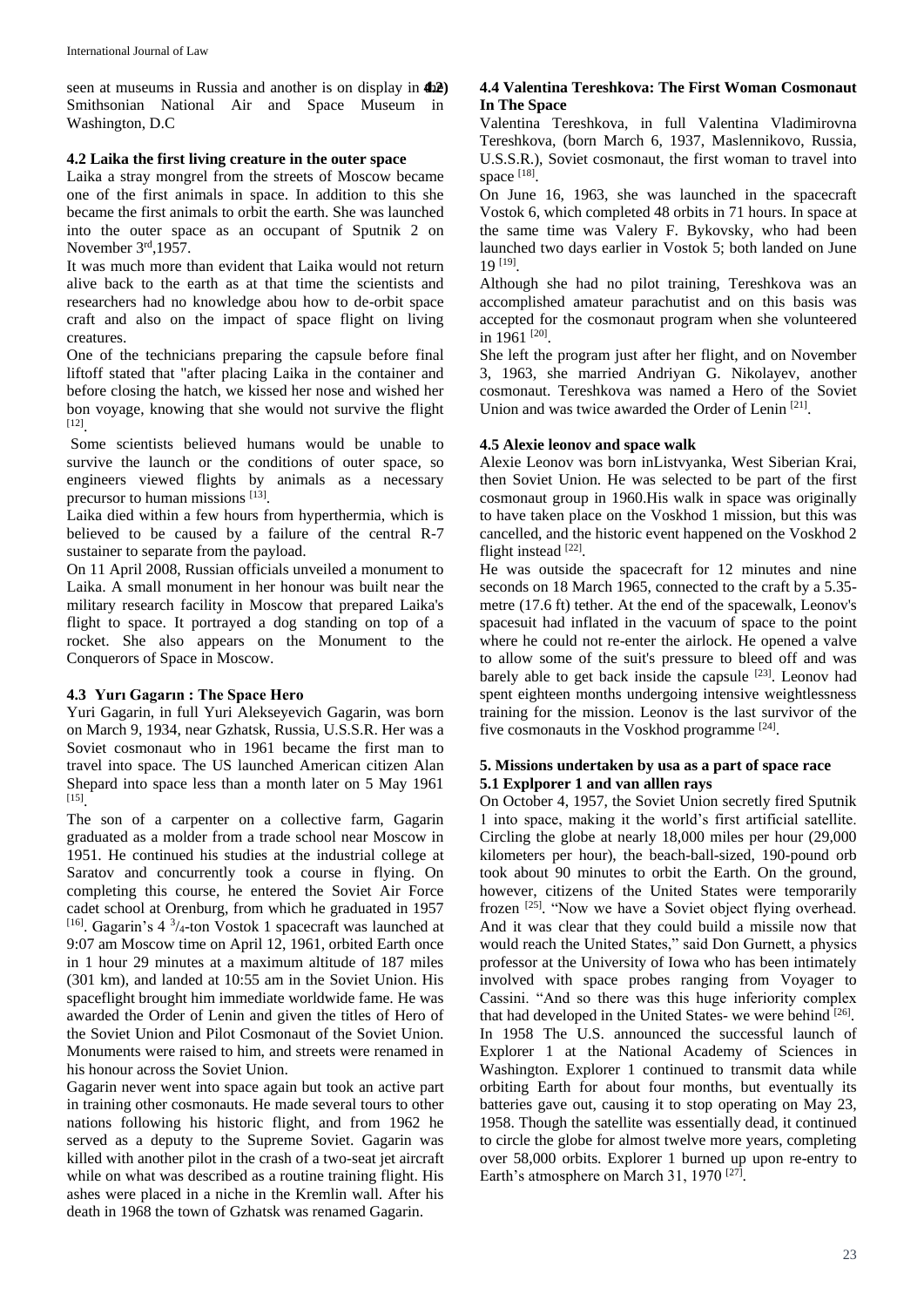Much like Sputnik 1 and 2, Explorer 1 was more than just a proof of concept; it was intended to collect valuable scientific data.

Explorer 1 had three main scientific objectives:

- To record the temperature above Earth's atmosphere.
- $\blacksquare$  To monitor micrometeorite impacts, and, most importantly<sup>[28]</sup>.
- To explore the radiation environment around Earth by using Van Allen's Geiger tubes to hunt for cosmic rays.
- With this finding, Van Allen had made the first great discovery of the Space Age. He found that doughnutshaped regions of high-energy particles that are held in place by Earth's magnetic field surround our planet. However, initially, the Soviets were skeptical of the discovery<sup>[29]</sup>.

#### **5.2 Able and baker: the monkeys who returned alive from the space**

After the intensive tests with the V2 rockets in the early years of the 1950s, American scientist started aiming for a real trip to space. They finished assembly of the brand new rocket Jupiter AM-13 that was able to send its capsule to the altitude of over 300 miles. Their first test subject was a small squirrel monkey called Gordo. His 1958 journey into space was considered success even tough he died because of equipment failure during re-entry into Earths atmosphere [30] .

In 1959, the U.S. needed a Cold War win and the country was eyeing spaceflight. And so a pair of mismatched monkeys found themselves bundled up and placed in a Jupiter missile. Dubbed Able and Baker, they became the first primates to survive spaceflight during a suborbital predawn flight on May 28, 1959  $[31]$ .

On May 25, 1959 NASA launched another mission with two monkey passengers – male rhesus monkey Able and female squirrel monkey Baker. Goal of that mission was to closely monitor life signs, mental state and cabin environment of both monkeys and safely return them to Earth alive. Both monkeys were suited with special space suits that would protect them in case their capsule sustained any damage. Wide array of scientific equipment monitored their heart beat, body temperature, muscular reaction and rate of breathing. During the flight that lasted over 15 minutes, powerful Jupiter AM-13 raised both monkeys to the space traveling with speed over 10.000 miles per hour. Both monkeys enjoyed their ride, while Baker even almost fell asleep during their 9 minute period of weightlessness. The capsule landed in South Pacific with monkeys alive and well, some 1500 miles away from the Cape Canaveral launching center in Florida<sup>[32]</sup>.

Success of this mission proved to the scientist that the manned mission to the space was indeed feasible. Monkeys survived period of weightlessness very well, and during reentry they encountered G forces up to 38. One day after they returned Able died during a medical procedure when they tried to extract a sensor electrode that was implanted to him before the mission. Surviving monkey Miss Baker instantly became US national celebrity, appearing in wide variety of television programs and paper articles. She lived for another 24 years [33].

### **5.3 Project Score**

Project SCORE or alternatively known as (Signal Communications by Orbiting Relay Equipment) was the

world's first purpose-built communications satellite. It was launched aboard by an American Atlas rocket on December 18, 1958.

SCORE provided the following:

- SCORE provided the second test of a communications relay system in space
- The first broadcast of a human voice from space
- The first successful use of the Atlas as a launch vehicle.

It captured the attention of the world by broadcasting a Christmas message via shortwave radio from U.S. President Dwight D. Eisenhower through an on-board tape recorder [35] .

The satellite was popularly dubbed "*The Talking Atlas*". SCORE, as a geopolitical strategy, helped in placing the United States at an even technological par with the Soviet Union as a highly functional response as compared to the Sputnik 1 and Sputnik 2 satellites.

### **5.4 Explorer 6**

Explorer 6 was a small, spheroidal satellite designed to study the following aspects:

- Trapped radiation of various energies
- Galactic cosmic rays
- **Geomagnetism**
- Radio propagation in the upper atmosphere
- The flux of micrometeorites.
- It also tested a scanning device designed for photographing the earth's cloud cover [36].

The satellite was launched into a highly elliptical orbit with an initial local time of apogee of 2100 h. Four solar cell paddles mounted near its equator recharged the storage batteries while in orbit. Each experiment except the television scanner had two outputs, digital and analog. A UHF transmitter was used for the digital telemetry and the TV signal. Two VHF transmitters were used to transmit the analog signal. The VHF transmitters were operated continuously. The UHF transmitter was operated for only a few hours each day. Only three of the solar cell paddles fully erected, and this occurred during spin up rather than prior to spin up as planned  $[37]$ .

One VHF transmitter failed on September 11, 1959, and the last contact with the payload was made on October 6, 1959, at which time the solar cell charging current had fallen below that required to maintain the satellite equipment. A total of 827 h of analog and 23 h of digital data was obtained [38].

On 14 August 1959, Explorer 6 took the first image of Earth ever by a satellite. It was over Mexico at an altitude of approximately 27000 km. The image was a very crude picture of the north central Pacific Ocean, transmitted to a ground station in Hawaii over a 40 minute span [39].

#### **5.5 Mariner 4**

Mariner 4 was the fourth in a series of spacecraft used for planetary exploration in a flyby mode and represented the first successful flyby of the planet Mars, returning the first pictures of the martian surface. These represented the first images of another planet ever returned from deep space. Mariner 4 was designed to conduct closeup scientific observations of Mars and to transmit these observations to Earth. Other mission objectives were to perform field and particle measurements in interplanetary space in the vicinity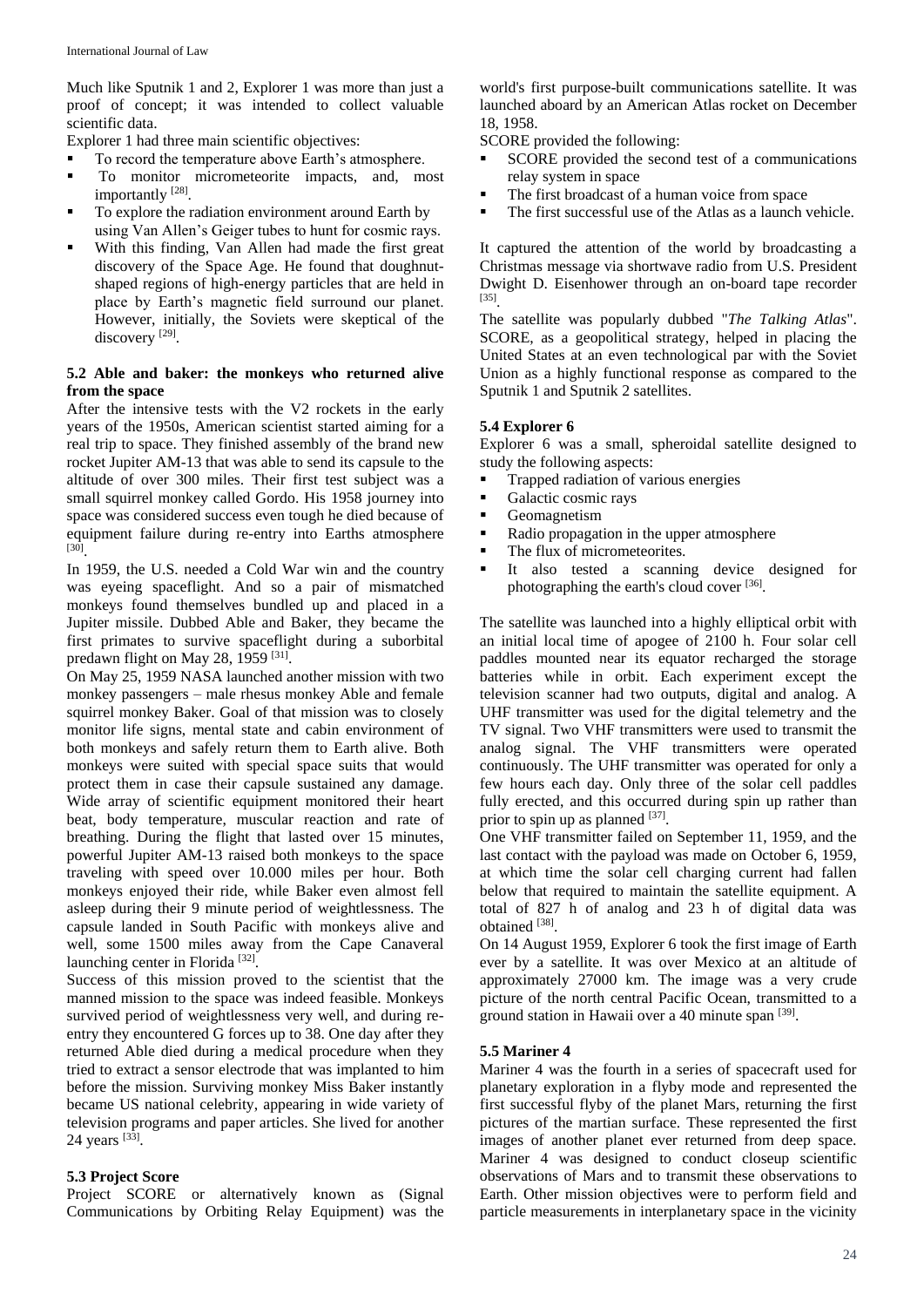of Mars and to provide experience in and knowledge of the engineering capabilities for interplanetary flights of long duration<sup>[40]</sup>.

### **5.6 Apollo 8**

This spacecraft was the first of the Apollo series to successfully orbit the moon, and the first manned spacecraft to leave Earth's gravity and reach the Moon. The mission achieved operational experience and tested the Apollo command module systems, including communications, tracking, and life-support, in cis-lunar space and lunar orbit, and allowed evaluation of crew performance on a lunar orbiting mission. The crew photographed the lunar surface, both farside and nearside, obtaining information on topography and landmarks as well as other scientific information necessary for future Apollo landings. Additionally, six live television transmission sessions were done by the crew during the mission, including the famous Christmas Eve broadcast in which the astronauts read from the book of Genesis. All systems operated within allowable parameters and all objectives of the mission were achieved. The flight carried a three man crew: Commander Frank Borman, Command Module Pilot James A. Lovell, Jr., and Lunar Module Pilot William A. Anders<sup>[41]</sup>.

# **5.7 Apollo 11**

Apollo 11 was the first mission in which humans walked on the lunar surface and returned to Earth. On 20 July 1969 two astronauts (Apollo 11 Commander Neil A. Armstrong and LM pilot Edwin E. "Buzz" Aldrin Jr.) landed in Mare Tranquilitatis (the Sea of Tranquility) on the Moon in the Lunar Module (LM) while the Command and Service Module (CSM) (with CM pilot Michael Collins) continued in lunar orbit. During their stay on the Moon, the astronauts set up scientific experiments, took photographs, and collected lunar samples. The LM took off from the Moon on 21 July and the astronauts returned to Earth on 24 July [42].

The Apollo program included a large number of uncrewed test missions and 12 crewed missions: three Earth orbiting missions (Apollo 7, 9 and Apollo-Soyuz), two lunar orbiting missions (Apollo 8 and 10), a lunar swing by (Apollo 13), and six Moon landing missions (Apollo 11, 12, 14, 15, 16, and 17). Two astronauts from each of these six missions walked on the Moon (Neil Armstrong, Edwin Aldrin, Charles Conrad, Alan Bean, Alan Shepard, Edgar Mitchell, David Scott, James Irwin, John Young, Charles Duke, Gene Cernan, and Harrison Schmitt), the only humans to have set foot on another solar system body. Total funding for the Apollo program was approximately  $$20,443,600,000$ <sup>[43]</sup>.

### **6 various treaties of united nations on regulation of space**

### **6.1 Declaration of legal principles governing the activities of states in the exploration and use of outer space, 1947**

On 3rd November 1947, the General Assembly which was inspired by the great prospects mankind's' achievements in reaching out to space and outer space, recognized the common interest of all mankind in the progress of the exploration and use of outer space for peaceful purposes. The members of UNGA believed that the exploration and use of outer space should be carried on for the improvement of mankind and for the benefit of States irrespective of their degree of economic or scientific development. Their desire

was to contribute to international co-operation in the format of scientific and legal development, and to promote the exploration and use of outer space for peaceful purposes. It was their belief at the time that such co-operation will contribute to the development of mutual understanding and to the strengthening of friendly relations between nations and peoples [44].

#### **6.2 Declaration on international cooperation in the exploration and use of outer space for the benefit and in the interest of all states, taking into particular account the needs of developing countries, 1966**

The UNGA, having considered the report of the Committee on the Peaceful Uses of Outer Space, on the work of its thirty-ninth session [45] and the text of the Declaration on International Cooperation in the Exploration and Use of Outer Space for the advantage and in the interest of all human being, has focused on particular on the Needs of Developing Countries, as approved by the Committee and annexed to its report [46].

### **6.3 Outer space treaty** or **treaty on principles governing the activities of states in the exploration and use of outer space, including the moon and other celestial bodies**, **(1967)**

It is an international treaty binding the parties to use outer space only for peaceful purposes. In June 1966 the United States and the Soviet Union submitted draft treaties on the uses of space to the United Nations. These were reconciled during several months of negotiation in the Legal Subcommittee of the UN Committee on the Peaceful Uses of Outer Space, and the resulting document was endorsed by the UN General Assembly on Dec. 19, 1966, and opened for signature on Jan. 27, 1967. The treaty came into force on Oct. 10, 1967, after being ratified by the United States, the Soviet Union, the United Kingdom, and several other countries<sup>[47]</sup>.

Under the terms of the treaty, the parties are prohibited from placing nuclear arms or other weapons of mass destruction in orbit, on the Moon, or on other bodies in space. Nations cannot claim sovereignty over the Moon or other celestial bodies. Nations are responsible for their activities in space, are liable for any damage caused by objects launched into space from their territory, and are bound to assist astronauts in distress. Their space installations and vehicles shall be open, on a reciprocal basis, to representatives of other countries, and all parties agree to conduct outer-space activities openly and in accordance with international law [48] .

In 1959 a permanent Outer Space Committee was formed for the purpose of maintaining the United Nations Charter and other international law in space, which opened the way for peaceful exploration. In 1963 the Nuclear Test Ban Treaty was signed, followed by an Outer Space Committee resolution to prohibit nuclear weapons testing in space. Later that same year a UN General Assembly declaration acknowledged a free international interest in space development and outlined rules assigning each nation individual responsibility for dealing with transgressions of international law and for any resulting destruction. International cooperation was recommended for the safeguarding of all astronauts in crisis situations [49].

In 1967 an Outer Space Treaty was ratified by 63 participants in the United Nations. This agreement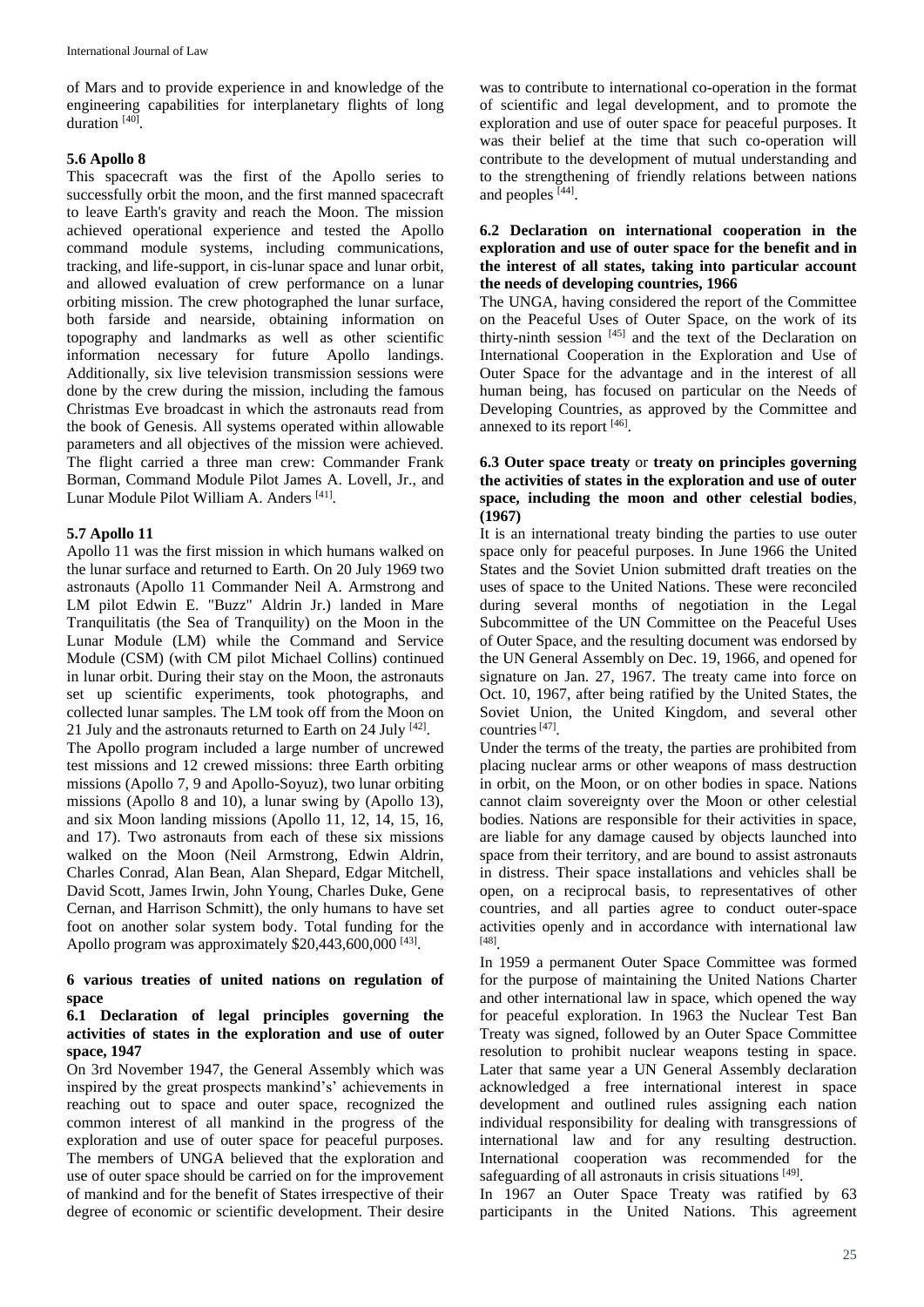reasserted all earlier guidelines for international space conduct. In addition, it banned certain military activities, such as the deployment of weapons of mass destruction in space and on celestial bodies; established each state's ownership of and responsibility for its space projectiles and components; urged common participation in the protection of space and terrestrial environments; and provided for the open observation and inspection of each state's activities and installations by others. This document has been noted as a landmark in the development of international space law; like most subsequent space-law agreements generated by the United Nations, it remains in effect today among participating countries [50].

### **6.4 Rescue Agreement**

The Rescue Agreement of 1968, or Agreement on the Rescue of Astronauts, the Return of Astronauts and the Return of Objects Launched into Outer Space, the second treaty on outer space drafted in the bosom of the United Nations Committee on the Peaceful Uses of Outer Space, was adopted by a vote of 115-0 on December 19, 1967, opened for signature at Washington, London and Moscow on April 22, 1968, and entered into force on December 3, 1968. As of January 2019, ninety-eight States have ratified the Rescue Agreement of 1968. The Rescue Agreement was considered and negotiated by the Legal Subcommittee of COPUOS from 1962 to 1967. Consensus agreement was reached in the General Assembly in 1967 through Resolution 2345 (XXII). Consideration of the problems treated in the Assistance and Return Agreement has paralleled the Space Age. Elaborating on elements of articles V and VIII of the Outer Space Treaty (1967), the Rescue Agreement of 1968 provides that States shall take all possible steps to rescue and assist astronauts in distress and promptly return them to the Launching State, and that States shall, upon request, provide assistance to Launching States in recovering space objects that return to Earth outside the territory of the Launching State [51].

#### **References**

- 1. Contemporary world politics, textbook on political science for class xii, 3-9 (ncert 2007).
- 2. Contemporary world politics, textbook on political science for class xii, 3-9 (ncert 2007).
- 3. V. Kopal, An Introduction to Space Law, 3 (3rd Edition, 2008).
- 4. History.com Editors, The Space Race, History (September 15, 2019 1:38) PM)https://www.history.com/topics/cold-war/spacerace
- 5. Adam Mann, Space Race, Space (August 7, 2019) https://www.space.com/space-race.html
- 6. Supra note 5.
- 7. Ibid.
- 8. Supra note 4.
- 9. Supra note 4.
- 10. Sputnik 1, National Aeronautical And Space<br>Administration (14<sup>th</sup> September 2019 2:30 PM) September 2019 2:30 PM) https://nssdc.gsfc.nasa.gov/nmc/spacecraft/display.actio n?id=1957-001B.
- 11. It was the year which in which the scientists all around the world were encouraged to take part in the observation of various geophysical phenomenon.
- 12. Zak, Anatoly, "Sputnik-2", Russianspaceweb.com (24 September 2015).
- 13. Isachenkov, Vladimir, "Russia opens monument to space dog Laika", Associated Press, 26 September 2015).
- 14. Editors of Britannica, Yuri Gagarin (September 15, 2019 1:55 PM) https://www.britannica.com/biography/Yuri-Gagarin
- 15. 10 Key Moments In Space Exploration, BBC (15 January, 2016) https://www.bbc.com/news/scienceenvironment-35326827
- 16. Supra note 13.
- 17. Supra note 13.
- 18. Editors Of Britannica, Valentina Tereshkova, Britannica (2019) https://www.britannica.com/ biography/Valentina-Tereshkova
- 19. Ibid.
- 20. Ibid.
- 21. Ibid.
- 22. Russia's Cosmonauts: Inside the Yuri GagarinHall, 332- 333, Rex; Shayler, David; Vis, Bert (2005) ISBN 0- 387-21894-7
- 23. McKinnon, Mika. "50 Years Ago, The First Spacewalk Nearly Ended In Tragedy" Gizmodo.com. (28 January 2018).
- 24. Ibid.
- 25. Explorer 1, Astronomy.com (September 15, 2019 2:00 PM)http://www.astronomy.com/news/2018/01/explorer -1
- 26. Ibid.
- 27. Ibid.
- 28. Ibid.
- 29. Ibid.
- 30. Able and Miss Baker, Monkeys In Space (September 15, 2019 2:00 PM) http://www.monkeyinspace. net/famous-monkeys/able-and-miss-baker/
- 31. Meghan Bartels, Able and Baker: The First Primates to Survive Spaceflight in Photos (May 28, 2019) https://www.space.com/able-and-baker-monkeyspaceflight-photos.html
- 32. Supra note 30.
- 33. Ibid.
- 34. Marcus, Gideon. "Pioneering Space II"(PDF). Quest Space Quarterly
- 35. SCORE (Signal Communications by Orbiting Relay Equipment) GlobalSecurity.org. (20 September 2006).
- 36. https://nssdc.gsfc.nasa.gov/nmc/spacecraft/display.actin ?id=1959-004A (15, 2019 2:00 PM)
- 37. Ibid.
- 38. Ibid.
- 39. Ibid.
- 40. https://nssdc.gsfc.nasa.gov/nmc/spacecraft/display.actio n?id=1964-077A
- 41. https://nssdc.gsfc.nasa.gov/nmc/spacecraft/display.actio n?id=1968-118A
- 42. https://nssdc.gsfc.nasa.gov/nmc/spacecraft/display.actio n?id=1969-059A (September 15, 2019 2:05 PM).
- 43. Ibid.
- 44. http://www.ifrc.org/docs/idrl/I515EN.pdf (September 15, 2019 2:06 PM).
- 45. Official Records of the General Assembly, Fifty-first Session, Supplement No. 20 (A/51/20).
- 46. ibid